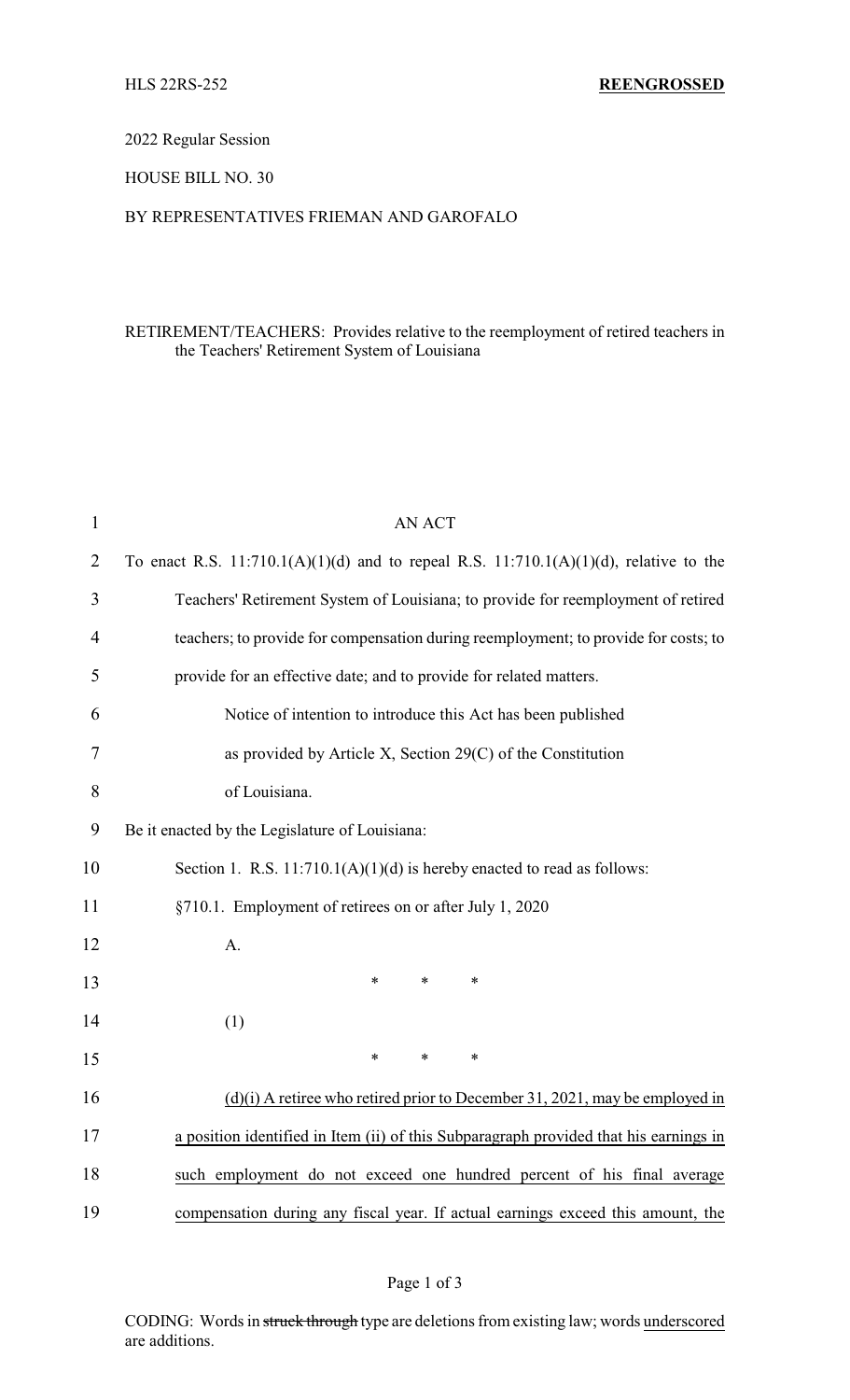| $\mathbf{1}$   | benefits payable to the retiree shall be reduced by the amount in excess of one             |
|----------------|---------------------------------------------------------------------------------------------|
| $\overline{2}$ | hundred percent of his final average compensation. The provisions of Subparagraphs          |
| 3              | (a) and (c) of this Paragraph do not apply to such a retiree.                               |
| 4              | The provisions of this Subparagraph apply to a person hired to teach<br>(i)                 |
| 5              | kindergarten through twelfth grade. The provisions of this Subparagraph also apply          |
| 6              | to a person hired by a public postsecondary education institution as an instructor,         |
| 7              | assistant professor, associate professor, or professor, any of whom is assigned the         |
| 8              | professional activity of instructing students or conducting research.                       |
| 9              | (iii) A retiree employed in a full-time position pursuant to this Subparagraph              |
| 10             | may prospectively exercise Option 2 as provided in this Paragraph any time prior to         |
| 11             | or after reaching one hundred percent of his final average compensation. In such            |
| 12             | case, all employee contributions made in accordance with Subparagraph (b) of this           |
| 13             | Paragraph prior to the exercise of Option 2 shall be refunded at that time. If a retiree    |
| 14             | has earned in excess of one hundred percent of his final average compensation prior         |
| 15             | to an election made pursuant to this Item, the employee contributions eligible for          |
| 16             | refund or the benefits payable to the retiree shall be reduced by the amount in excess      |
| 17             | of one hundred percent of his final average compensation.                                   |
| 18             | ∗<br>∗<br>*                                                                                 |
| 19             | Section 2. R.S. $11:710.1(A)(1)(d)$ is hereby repealed in its entirety.                     |
| 20             | Section 3. The cost of this Act, if any, shall be funded with additional employer           |
| 21             | contributions in compliance with Article X, Section 29(F) of the Constitution of Louisiana. |
| 22             | Section 4.(A) This Section and Sections 1 and 3 of this Act shall become effective          |
| 23             | on July 1, 2022.                                                                            |
| 24             | (B) Section 2 of this Act shall become effective on July 1, 2025.                           |

Page 2 of 3